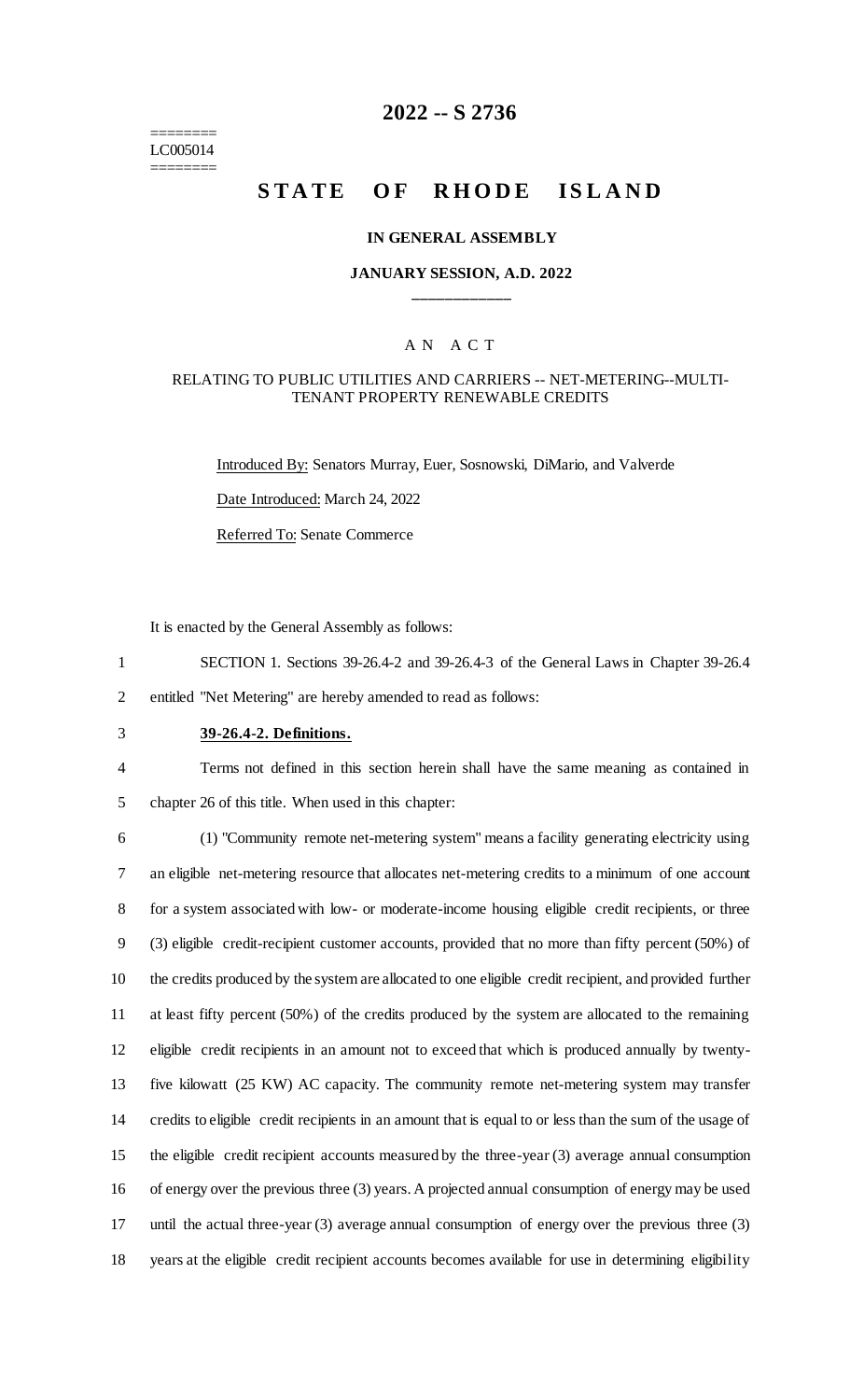of the generating system. The community remote net-metering system may be owned by the same entity that is the customer of record on the net-metered account or may be owned by a third party.

 (2) "Electric distribution company" shall have the same meaning as § 39-1-2, but shall not include Block Island Power Company or Pascoag Utility District, each of whom shall be required to offer net metering to customers through a tariff approved by the public utilities commission after a public hearing. Any tariff or policy on file with the public utilities commission on the date of passage of this chapter shall remain in effect until the commission approves a new tariff.

 (3) "Eligible credit recipient" means one of the following eligible recipients in the electric distribution company's service territory whose electric service account or accounts may receive net- metering credits from a community remote net-metering system. Eligible credit recipients include the following definitions:

(i) Residential accounts in good standing.

 (ii) "Low- or moderate-income housing eligible credit recipient" means an electric service account or accounts in good standing associated with any housing development or developments owned or operated by a public agency, nonprofit organization, limited-equity housing cooperative, or private developer that receives assistance under any federal, state, or municipal government program to assist the construction or rehabilitation of housing affordable to low- or moderate- income households, as defined in the applicable federal or state statute, or local ordinance, encumbered by a deed restriction or other covenant recorded in the land records of the municipality in which the housing is located, that:

 (A) Restricts occupancy of no less than fifty percent (50%) of the housing to households with a gross, annual income that does not exceed eighty percent (80%) of the area median income as defined annually by the United States Department of Housing and Urban Development (HUD);

 (B) Restricts the monthly rent, including a utility allowance, that may be charged to residents, to an amount that does not exceed thirty percent (30%) of the gross, monthly income of a household earning eighty percent (80%) of the area median income as defined annually by HUD;

(C) Has an original term of not less than thirty (30) years from initial occupancy.

 Electric service account or accounts in good standing associated with housing developments that are under common ownership or control may be considered a single low- or moderate-income housing eligible credit recipient for purposes of this section. The value of the credits shall be used to provide benefits to tenants.

 (iii) "Educational institutions" means public and private schools at the primary, secondary, and postsecondary levels.

(4) "Eligible net-metering resource" means eligible renewable energy resource, as defined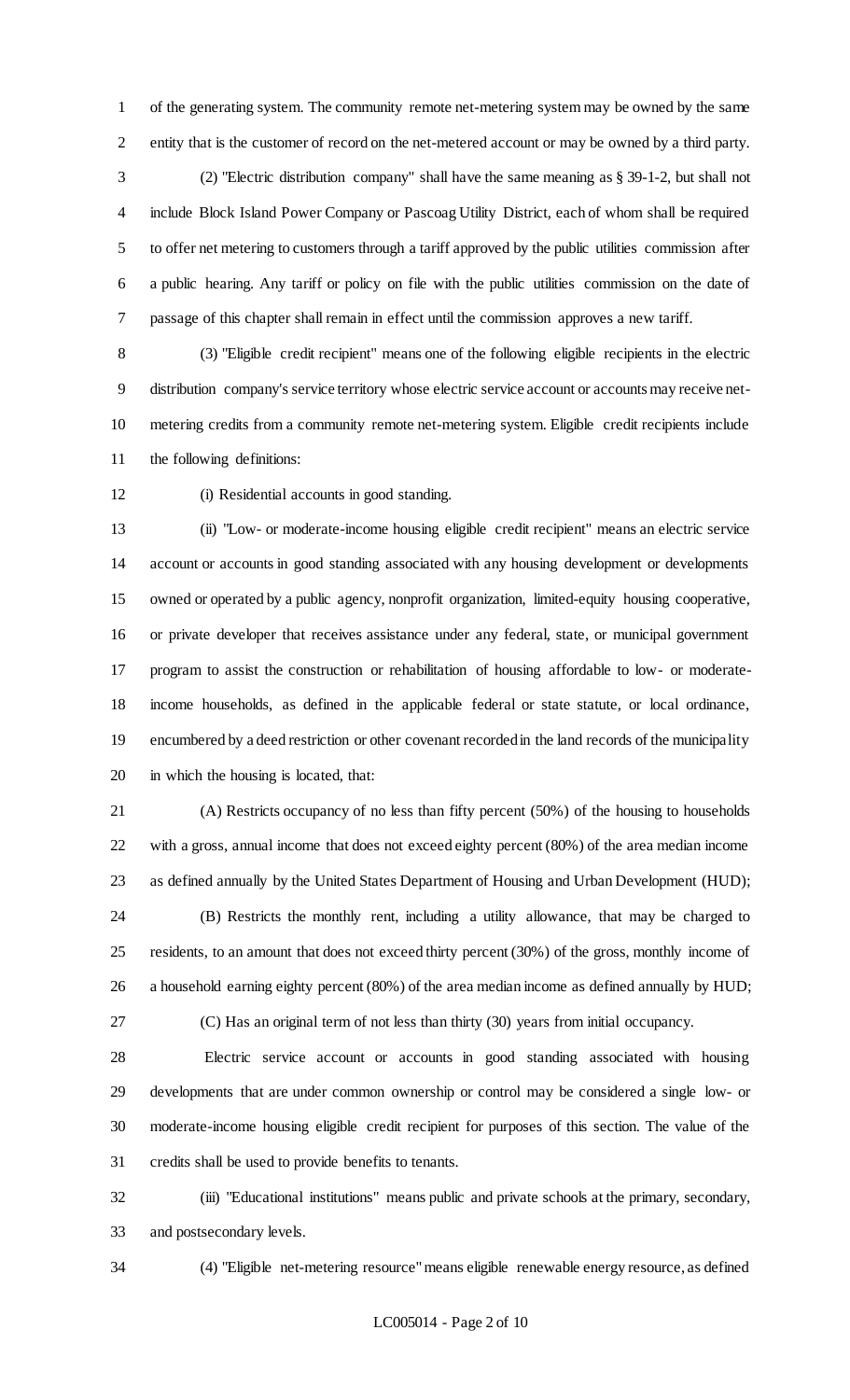in § 39-26-5 including biogas created as a result of anaerobic digestion, but, specifically excluding all other listed eligible biomass fuels.

 (5) "Eligible net-metering system" means a facility generating electricity using an eligible 4 net-metering resource that is reasonably designed and sized to annually produce electricity. in an 5 amount that is equal to, or less than, the renewable self-generator's usage at the eligible net-metering system site measured by the three-year (3) average annual consumption of energy over the previous 7 three (3) years at the electric distribution account(s) located at the eligible net-metering system site. 8 A projected annual consumption of energy may be used until the actual three-year (3) average 9 annual consumption of energy over the previous three (3) years at the electric distribution 10 account(s) located at the eligible net-metering system site becomes available for use in determining 11 eligibility of the generating system. The eligible net-metering system may be owned by the same entity that is the customer of record on the net-metered accounts or may be owned by a third party that is not the customer of record at the eligible net-metering system site and which may offer a third-party, net-metering financing arrangement or net-metering financing arrangement, as applicable. Notwithstanding any other provisions of this chapter, any eligible net-metering resource: (i) Owned by a public entity, educational institution, hospital, nonprofit, or multi- municipal collaborative or (ii) Owned and operated by a renewable-generation developer on behalf of a public entity, educational institution, hospital, nonprofit, or multi-municipal collaborative through a net-metering financing arrangement shall be treated as an eligible net-metering system and all accounts designated by the public entity, educational institution, hospital, nonprofit, or multi-municipal collaborative for net metering shall be treated as accounts eligible for net metering within an eligible net-metering system site.

 (6) "Eligible net-metering system site" means the site where the eligible net-metering system or community remote net-metering system is located or is part of the same campus or complex of sites contiguous to one another and the site where the eligible net-metering system or community remote net-metering system is located or a farm in which the eligible net-metering system or community remote net-metering system is located. Except for an eligible net-metering system owned by or operated on behalf of a public entity, educational institution, hospital, nonprofit, or multi-municipal collaborative through a net-metering financing arrangement, the purpose of this definition is to reasonably assure that energy generated by the eligible net-metering system is consumed by net-metered electric service account(s) that are actually located in the same geographical location as the eligible net-metering system. All energy generated from any eligible net-metering system is, and will be considered, consumed at the meter where the renewable energy resource is interconnected for valuation purposes. Except for an eligible net-metering system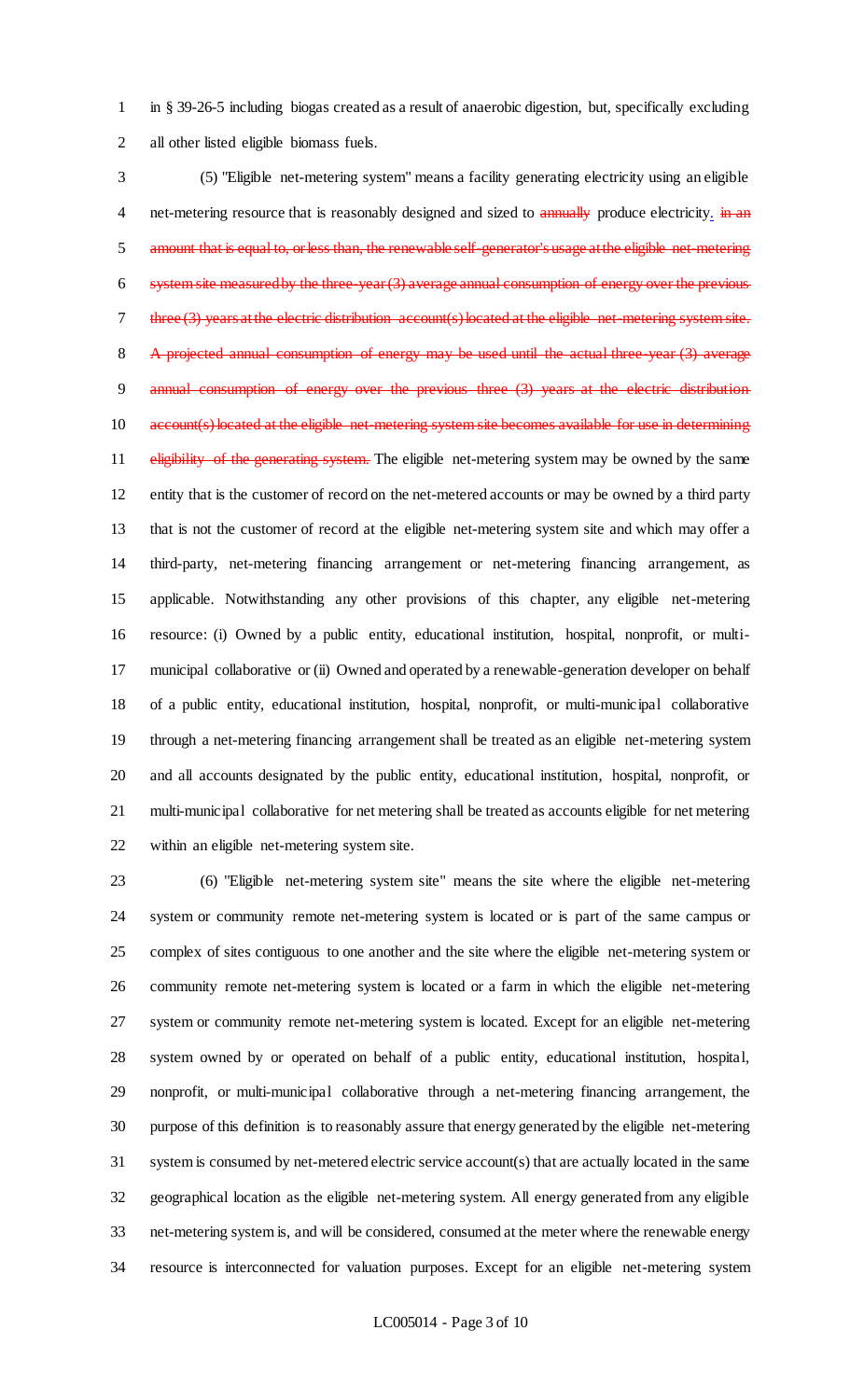owned by, or operated on behalf of, a public entity, educational institution, hospital, nonprofit, or multi-municipal collaborative through a net-metering financing arrangement, or except for a community remote net-metering system, all of the net-metered accounts at the eligible net-metering system site must be the accounts of the same customer of record and customers are not permitted to enter into agreements or arrangements to change the name on accounts for the purpose of artificially expanding the eligible net-metering system site to contiguous sites in an attempt to avoid this restriction. However, a property owner may change the nature of the metered service at the accounts at the site to be master metered in the owner's name, or become the customer of record for each of the accounts, provided that the owner becoming the customer of record actually owns the property at which the account is located. As long as the net-metered accounts meet the requirements set forth in this definition, there is no limit on the number of accounts that may be net metered within the eligible net-metering system site.

 (7) "Excess renewable net-metering credit" means a credit that applies to an eligible net- metering system or community remote net-metering system for that portion of the production of 15 electrical energy beyond one hundred percent (100%) and no greater than one hundred twenty-five 16 percent (125%) of the renewable self-generator's own consumption at the eligible net-metering system site or the sum of the usage of the eligible credit recipient accounts associated with the community remote net-metering system during the applicable billing period. Such excess renewable net-metering credit shall be equal to the electric distribution company's avoided cost rate, which is hereby declared to be the electric distribution company's standard-offer service kilowatt hour (KWh) charge for the rate class and time-of-use billing period (if applicable) applicable to the customer of record for the eligible net-metering system or applicable to the customer of record for the community remote net-metering system. The commission shall have the authority to make determinations as to the applicability of this credit to specific generation facilities to the extent there is any uncertainty or disagreement.

 (8) "Farm" shall be defined in accordance with § 44-27-2, except that all buildings associated with the farm shall be eligible for net-metering credits as long as: (i) The buildings are owned by the same entity operating the farm or persons associated with operating the farm; and (ii) The buildings are on the same farmland as the project on either a tract of land contiguous with, or reasonably proximate to, such farmland or across a public way from such farmland.

 (9) "Hospital" means and shall be defined and established as set forth in chapter 17 of title 23.

 (10) "Multi-municipal collaborative" means a group of towns and/or cities that enter into an agreement for the purpose of co-owning a renewable-generation facility or entering into a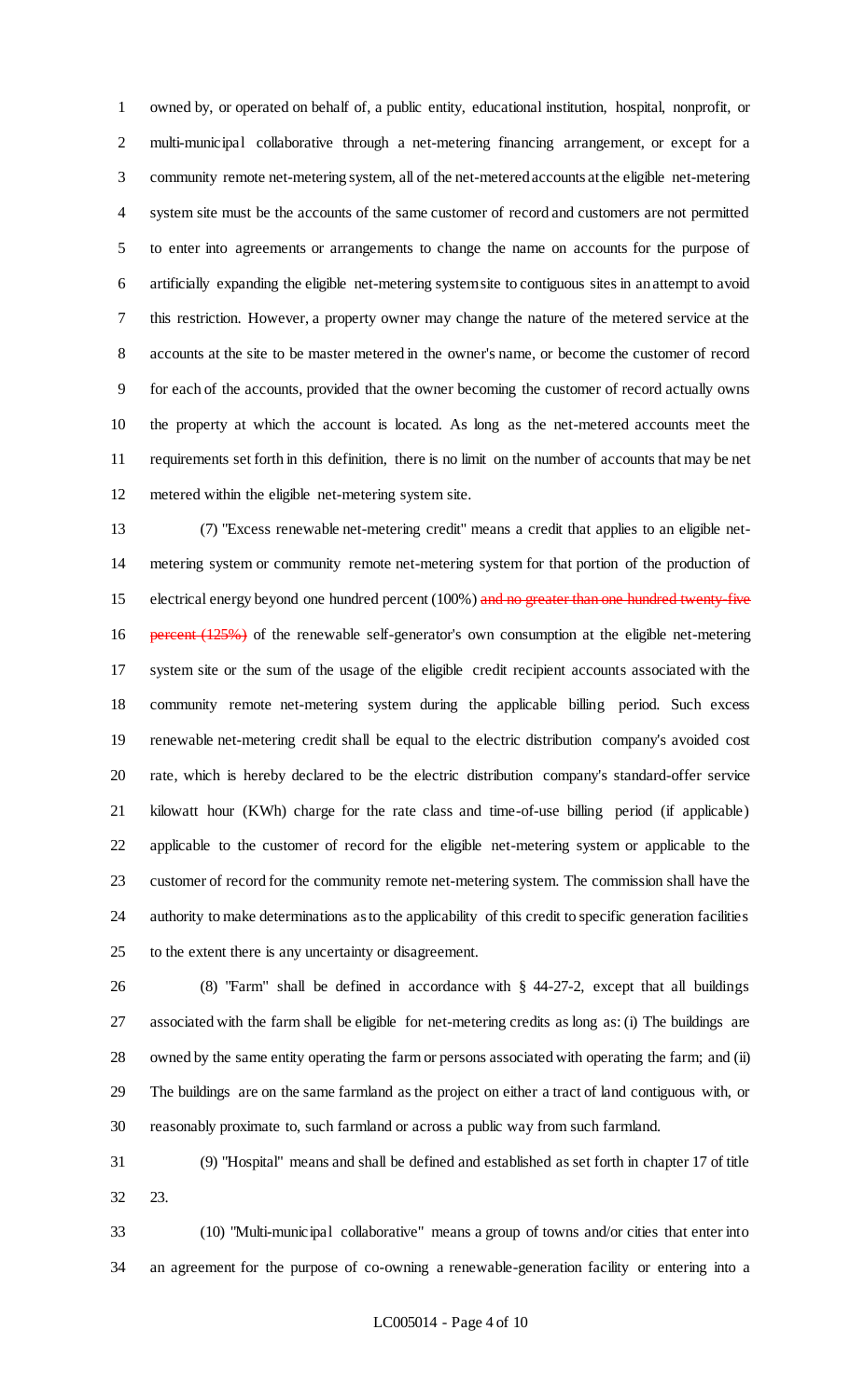financing arrangement pursuant to subsection (14).

 (11) "Municipality" means any Rhode Island town or city, including any agency or instrumentality thereof, with the powers set forth in title 45.

 (12) "Net metering" means using electrical energy generated by an eligible net-metering system for the purpose of self-supplying electrical energy and power at the eligible net-metering system site, or with respect to a community remote net-metering system, for the purpose of generating net-metering credits to be applied to the electric bills of the eligible credit recipients associated with the community net-metering system. The amount so generated will thereby offset consumption at the eligible net-metering system site through the netting process established in this chapter, or with respect to a community remote net-metering system, the amounts generated in excess of that amount will result in credits being applied to the eligible credit-recipient accounts associated with the community remote net-metering system.

 (13) "Net-metering customer" means a customer of the electric distribution company receiving and being billed for distribution service whose distribution account(s) are being net metered.

 (14) "Net-metering financing arrangement" means arrangements entered into by a public entity, educational institution, hospital, nonprofit, or multi-municipal collaborative with a private entity to facilitate the financing and operation of a net-metering resource, in which the private entity owns and operates an eligible net-metering resource on behalf of a public entity, educational institution, hospital, nonprofit, or multi-municipal collaborative, where: (i) The eligible net- metering resource is located on property owned or controlled by the public entity, educational institution, hospital, or one of the municipalities, as applicable; and (ii) The production from the eligible net-metering resource and primary compensation paid by the public entity, educational institution, hospital, nonprofit, or multi-municipal collaborative to the private entity for such production is directly tied to the consumption of electricity occurring at the designated net-metered accounts.

 (15) "Nonprofit" means a nonprofit corporation as defined and established through chapter 6 of title 7, and shall include religious organizations that are tax exempt pursuant to 26 U.S.C. § 501(d).

 (16) "Person" means an individual, firm, corporation, association, partnership, farm, town or city of the state of Rhode Island, multi-municipal collaborative, or the state of Rhode Island or any department of the state government, governmental agency, or public instrumentality of the state.

(17) "Project" means a distinct installation of an eligible net-metering system or a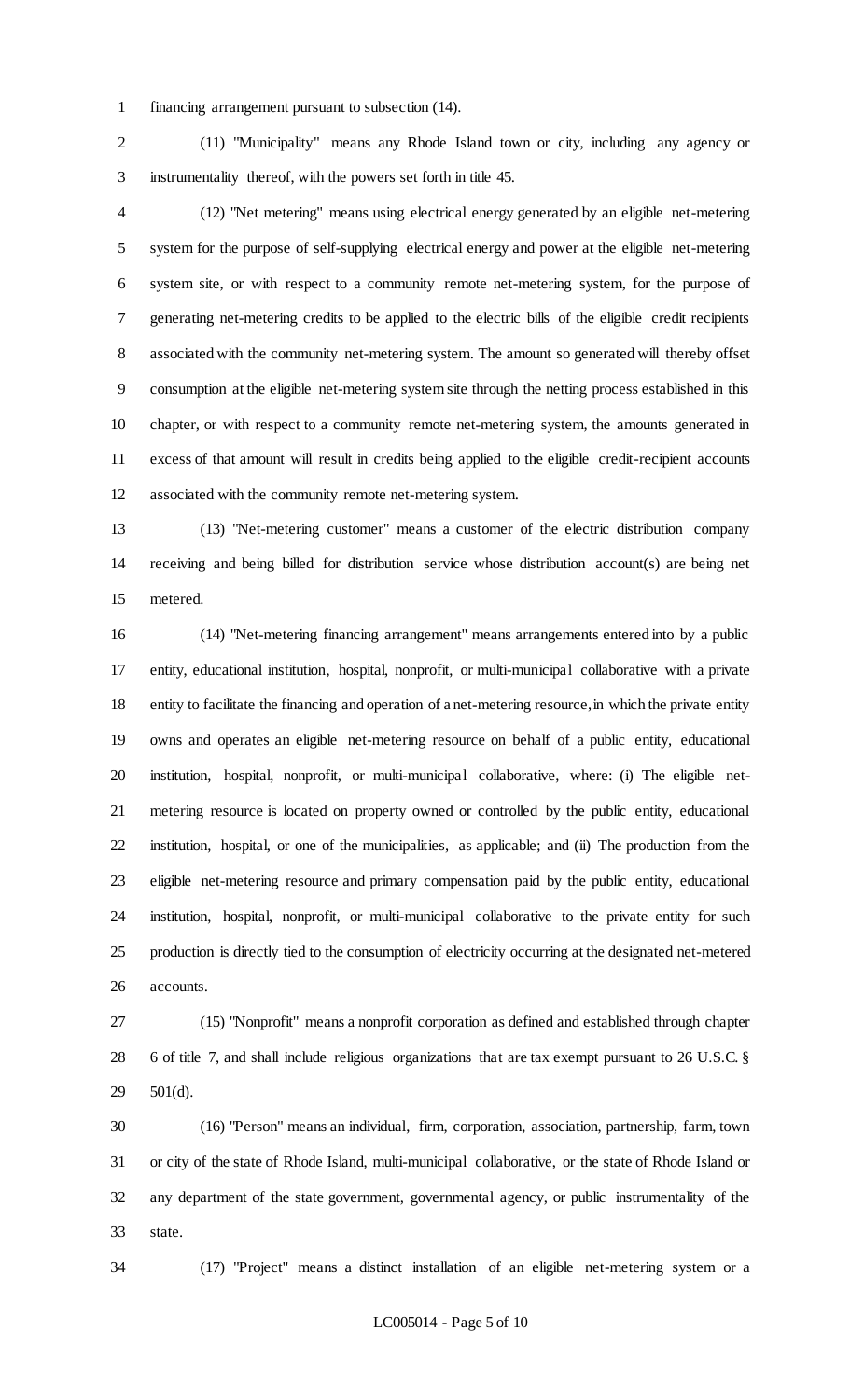community remote net-metering system. An installation will be considered distinct if it is installed in a different location, or at a different time, or involves a different type of renewable energy.

 (18) "Public entity" means the federal government, the state of Rhode Island, municipalities, wastewater treatment facilities, public transit agencies, or any water distributing plant or system employed for the distribution of water to the consuming public within this state including the water supply board of the city of Providence.

 (19) "Renewable net-metering credit" means a credit that applies to an eligible net-metering system or a community remote net-metering system up to one hundred percent (100%) of either the renewable self-generator's usage at the eligible net-metering system site or the sum of the usage of the eligible credit-recipient accounts associated with the community remote net-metering system over the applicable billing period. This credit shall be equal to the total kilowatt hours of electrical energy generated up to the amount consumed on-site, and/or generated up to the sum of the eligible credit-recipient account usage during the billing period multiplied by the sum of the distribution company's:

 (i) Standard-offer service kilowatt-hour charge for the rate class applicable to the net- metering customer, except that for remote public entity and multi-municipality collaborative net- metering systems that submit an application for an interconnection study on or after July 1, 2017, and community remote net-metering systems, the standard-offer service kilowatt-hour charge shall be net of the renewable energy standard charge or credit;

20 (ii) Distribution kilowatt-hour charge;

(iii) Transmission kilowatt-hour charge; and

(iv) Transition kilowatt-hour charge.

 Notwithstanding the foregoing, except for systems that have requested an interconnection study for which payment has been received by the distribution company, or if an interconnection study is not required, a completed and paid interconnection application, by December 31, 2018, the renewable net-metering credit for all remote public entity and multi-municipal collaborative net- metering systems shall not include the distribution kilowatt-hour charge commencing on January 1, 2050.

 (20) "Renewable self-generator" means an electric distribution service customer of record for the eligible net-metering system or community remote net-metering system at the eligible net- metering system site which system is primarily designed to produce electrical energy for consumption by that same customer at its distribution service account(s), and/or, with respect to community remote net-metering systems, electrical energy which generates net-metering credits to be applied to offset the eligible credit-recipient account usage.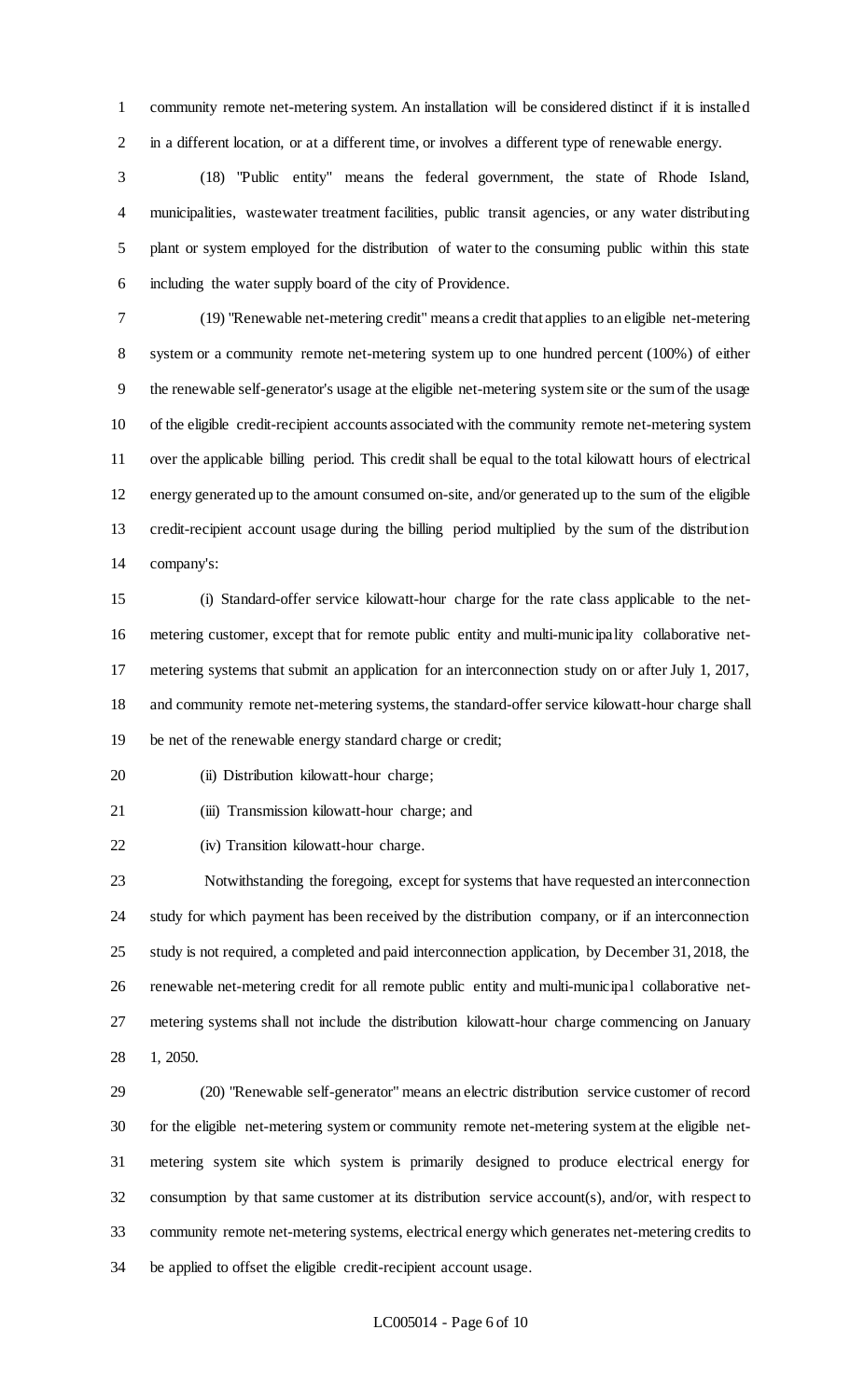(21) "Third party" means and includes any person or entity, other than the renewable self- generator, who or that owns or operates the eligible net-metering system or community remote net- metering system on the eligible net-metering system site for the benefit of the renewable self-generator.

 (22) "Third-party, net-metering financing arrangement" means the financing of eligible net-metering systems or community remote net-metering systems through lease arrangements or power/credit purchase agreements between a third party and renewable self-generator, except for those entities under a public entity net-metering financing arrangement. A third party engaged in providing financing arrangements related to such net-metering systems with a public or private entity is not a public utility as defined in § 39-1-2.

(23) "Multi-unit property" means a residential building with more than one residential unit

serviced by individual electric meters.

# **39-26.4-3. Net metering.**

 (a) The following policies regarding net metering of electricity from eligible net-metering systems and community remote net-metering systems and regarding any person that is a renewable self-generator shall apply:

 (1)(i) The maximum allowable capacity for eligible net-metering systems, based on nameplate capacity, shall be ten megawatts (10 MW), effective sixty (60) days after passage. The aggregate amount of net metering in the Block Island Utility District doing business as Block Island Power Company and the Pascoag Utility District shall not exceed a maximum percentage of peak load for each utility district as set by the utility district based on its operational characteristics, subject to commission approval; and

 (ii) Through December 31, 2018, the maximum aggregate amount of community remote net-metering systems built shall be thirty megawatts (30 MW). Any of the unused MW amount after December 31, 2018, shall remain available to community remote net-metering systems until the MW aggregate amount is interconnected. After December 31, 2018, the commission may expand or modify the aggregate amount after a public hearing upon petition by the office of energy resources. The commission shall determine within six (6) months of such petition being docketed by the commission whether the benefits of the proposed expansion exceed the cost. This aggregate amount shall not apply to any net-metering financing arrangement involving public entity facilities, multi-municipal collaborative facilities, educational institutions, the federal government, hospitals, or nonprofits. By June 30, 2018, the commission shall conduct a study examining the cost and benefit to all customers of the inclusion of the distribution charge as a part of the net-metering calculation.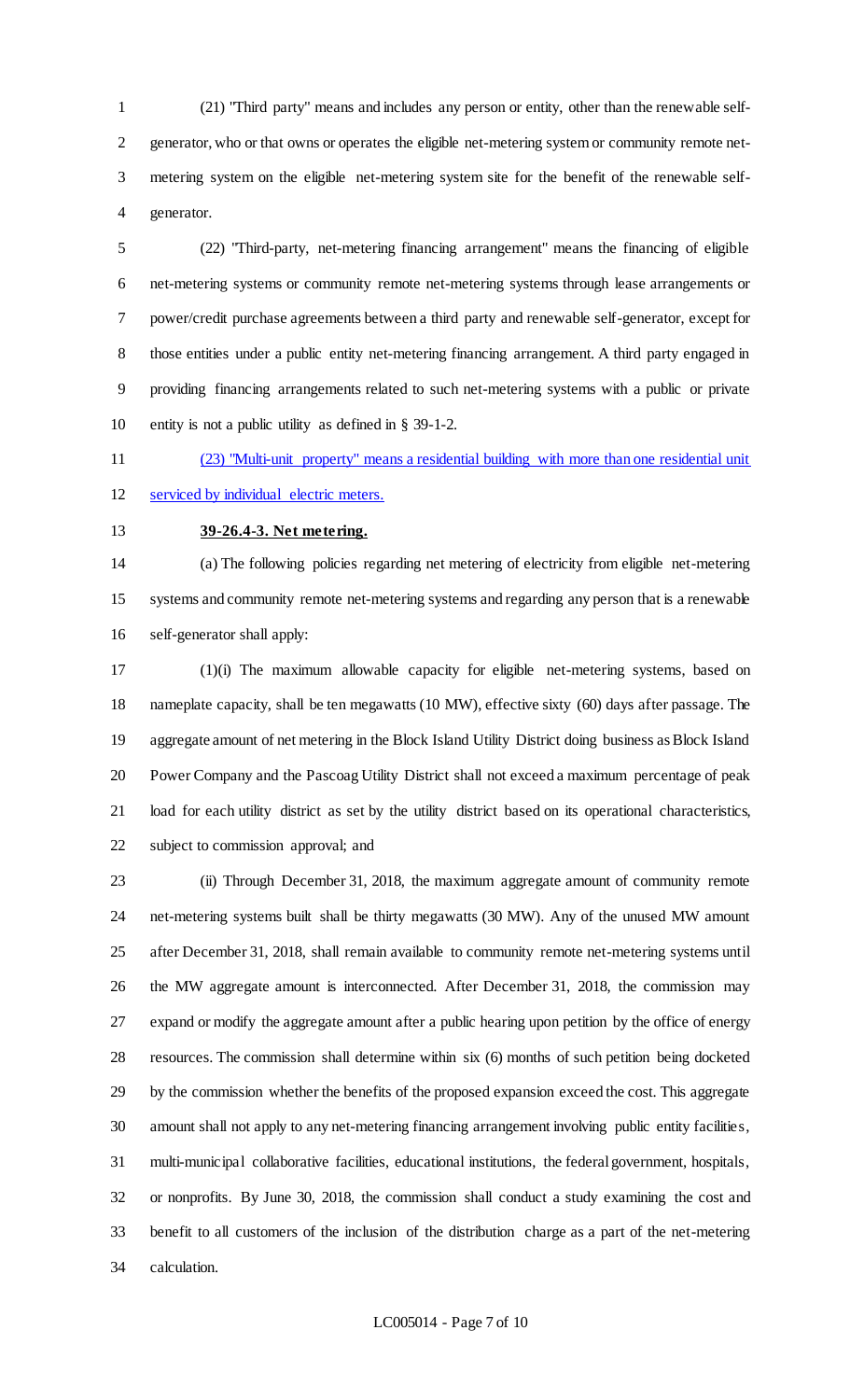(2) For ease of administering net-metered accounts and stabilizing net-metered account bills, the electric distribution company may elect (but is not required) to estimate for any twelve-month (12) period:

 (i) The production from the eligible net-metering system or community remote net-metering system; and

 (ii) Aggregate consumption of the net-metered accounts at the eligible net-metering system site or the sum of the consumption of the eligible credit-recipient accounts associated with the community remote net-metering system, and establish a monthly billing plan that reflects the expected credits that would be applied to the net-metered accounts over twelve (12) months. The billing plan would be designed to even out monthly billings over twelve (12) months, regardless of actual production and usage. If such election is made by the electric distribution company, the electric distribution company would reconcile payments and credits under the billing plan to actual production and consumption at the end of the twelve-month (12) period and apply any credits or charges to the net-metered accounts for any positive or negative difference, as applicable. Should there be a material change in circumstances at the eligible net-metering system site or associated accounts during the twelve-month (12) period, the estimates and credits may be adjusted by the electric distribution company during the reconciliation period. The electric distribution company also may elect (but is not required) to issue checks to any net-metering customer in lieu of billing credits or carry-forward credits or charges to the next billing period. For residential-eligible net- metering systems and community remote net-metering systems twenty-five kilowatts (25 KW) or smaller, the electric distribution company, at its option, may administer renewable net-metering credits month to month allowing unused credits to carry forward into the following billing period.

 (3) If the electricity generated by an eligible net-metering system or community remote net-metering system during a billing period is equal to, or less than, the net-metering customer's usage at the eligible net-metering system site or the sum of the usage of the eligible credit-recipient accounts associated with the community remote net-metering system during the billing period, the customer shall receive renewable net-metering credits, that shall be applied to offset the net- metering customer's usage on accounts at the eligible net-metering system site, or shall be used to credit the eligible credit-recipient's electric account.

 (4) If the electricity generated by an eligible net-metering system or community remote net-metering system during a billing period is greater than the net-metering customer's usage on accounts at the eligible net-metering system site or the sum of the usage of the eligible credit- recipient accounts associated with the community remote net-metering system during the billing period, the customer shall be paid by excess renewable net-metering credits for the excess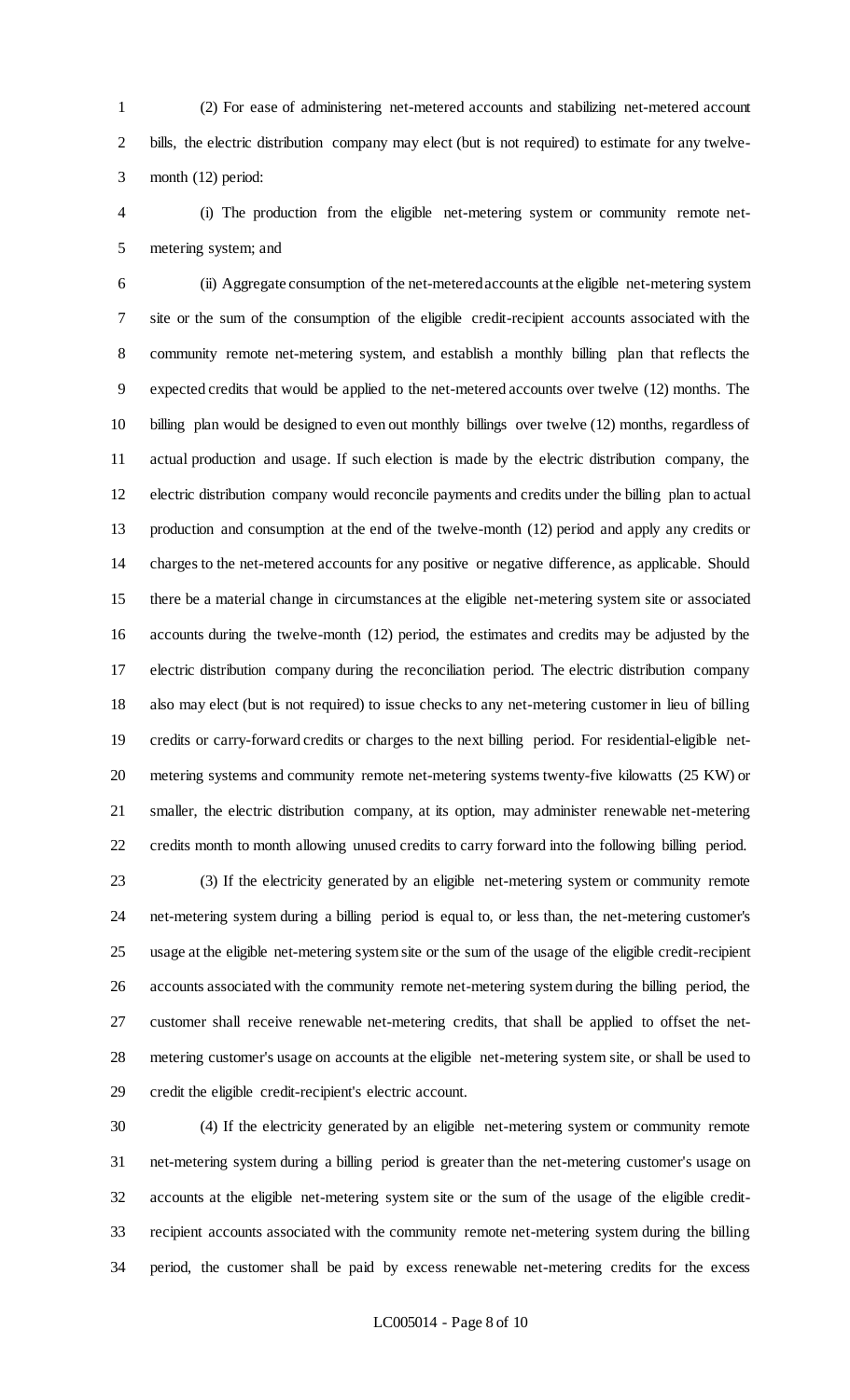1 electricity generated  $up$  to an additional twenty-five percent  $(25%)$  beyond the net-metering customer's usage at the eligible net-metering system site, or the sum of the usage of the eligible credit-recipient accounts associated with the community remote net-metering system during the billing period; unless the electric distribution company and net-metering customer have agreed to a billing plan pursuant to subsection (a)(2).

 (5) The rates applicable to any net-metered account shall be the same as those that apply to the rate classification that would be applicable to such account in the absence of net metering, including customer and demand charges, and no other charges may be imposed to offset net-metering credits.

 (b) The commission shall exempt electric distribution company customer accounts associated with an eligible net-metering system from back-up or standby rates commensurate with the size of the eligible net-metering system, provided that any revenue shortfall caused by any such exemption shall be fully recovered by the electric distribution company through rates.

 (c) Any prudent and reasonable costs incurred by the electric distribution company pursuant to achieving compliance with subsection (a) and the annual amount of any renewable net- metering credits or excess renewable net-metering credits provided to accounts associated with eligible net-metering systems or community remote net-metering systems, shall be aggregated by the distribution company and billed to all distribution customers on an annual basis through a uniform, per-kilowatt-hour (KWh) surcharge embedded in the distribution component of the rates reflected on customer bills.

 (d) The billing process set out in this section shall be applicable to electric distribution companies thirty (30) days after the enactment of this chapter.

 (e) Electricity generated during a billing period from an eligible net-metering system or 24 community remote net-metering system, serving a multi-unit property, shall be allocated as net- metering credits to common areas of the property and to individually metered accounts proportionally between the units and common areas based on historical data and then allocated between the units based on the size of the unit.

28 (f) A property owner with eligible net-metering systems with a master meter may allocate 29 excess net-metering credits to any meter on the property. This subsection shall apply to meters in

- the property owner's name or those with the owner listed as the customer of record.
- SECTION 2. This act shall take effect upon passage.

======== LC005014 ========